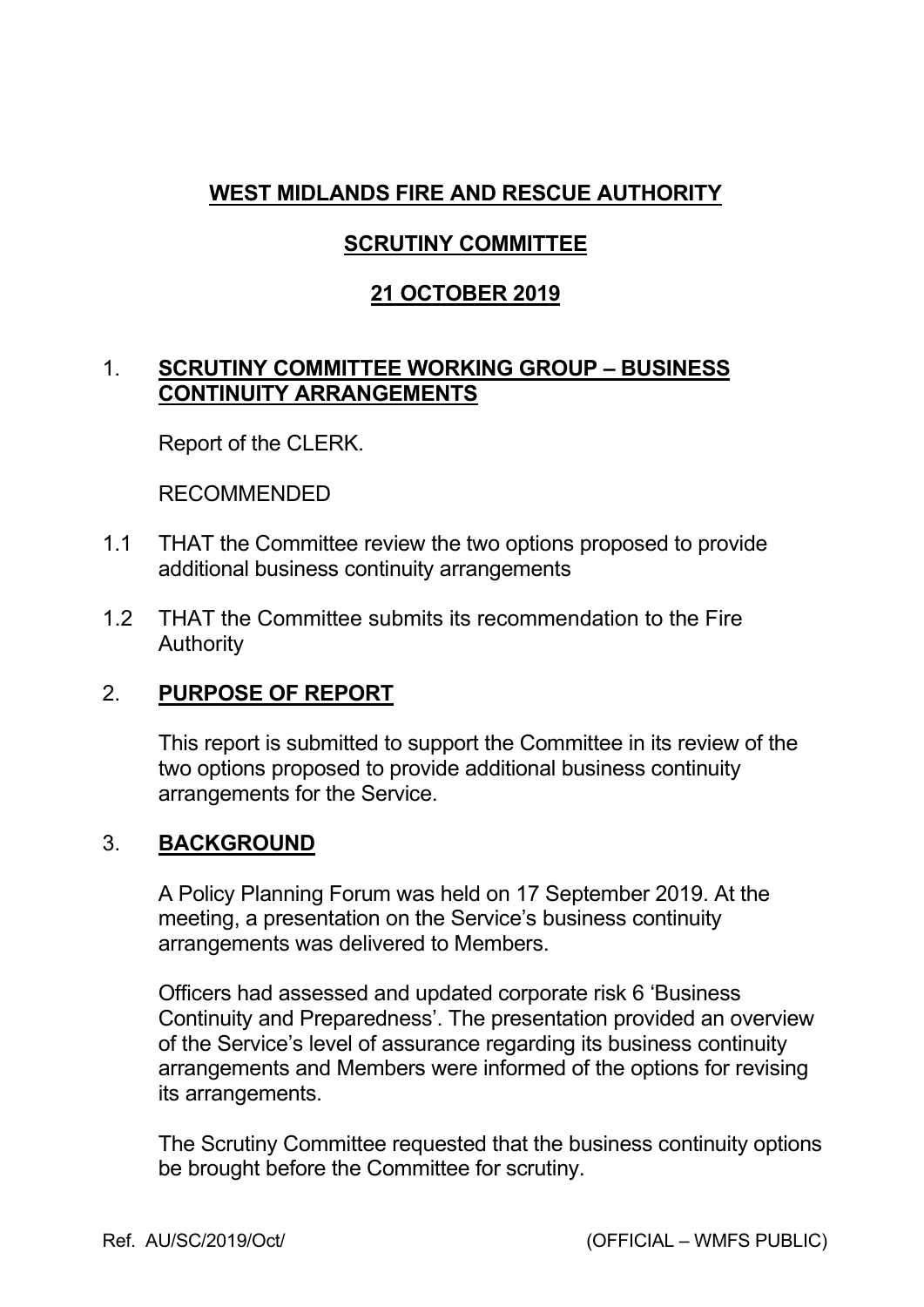An extra meeting of the Committee was convened on 26 September 2019 in which the business continuity options were considered in more detail including:

- Review of the business continuity information
- Working Group discussion, aligned to questions posed by **Members**
- Timeline for the review and next steps

The Committee agreed that:

- The proposed options for business continuity arrangements would be the subject of a review by the Scrutiny Committee
- The scope of the review would be to consider the two proposed options for the business continuity arrangements
- The report on the business continuity arrangements which was due to be submitted to the Fire Authority on 30 September 2019 was to be deferred to allow for the completion of the scrutiny review process

 As a result of the above, the Committee agreed to a meeting of a Scrutiny Committee Working Group to undertake the review.

#### 4. **WORKING GROUP REVIEW OF BUSINESS CONTINUITY ARRANGEMENTS**

- 4.1 The Scrutiny Committee Working Group are asked to consider and review the two options proposed to provide additional business continuity arrangements for the Service, the two options being:
	- 1. A contingent workforce
	- 2. An external provider

It should be noted that option 2, the provision of an external provider, is the option recommended by the Chief Fire Officer to the Fire Authority.

4.2 Upon the request of the Committee, representatives from Fire and Rescue Services who currently have business continuity arrangements in place that are similar to the two options being proposed, contractors / suppliers, and the representative bodies have been called as independent witnesses to provide information for consideration by Members.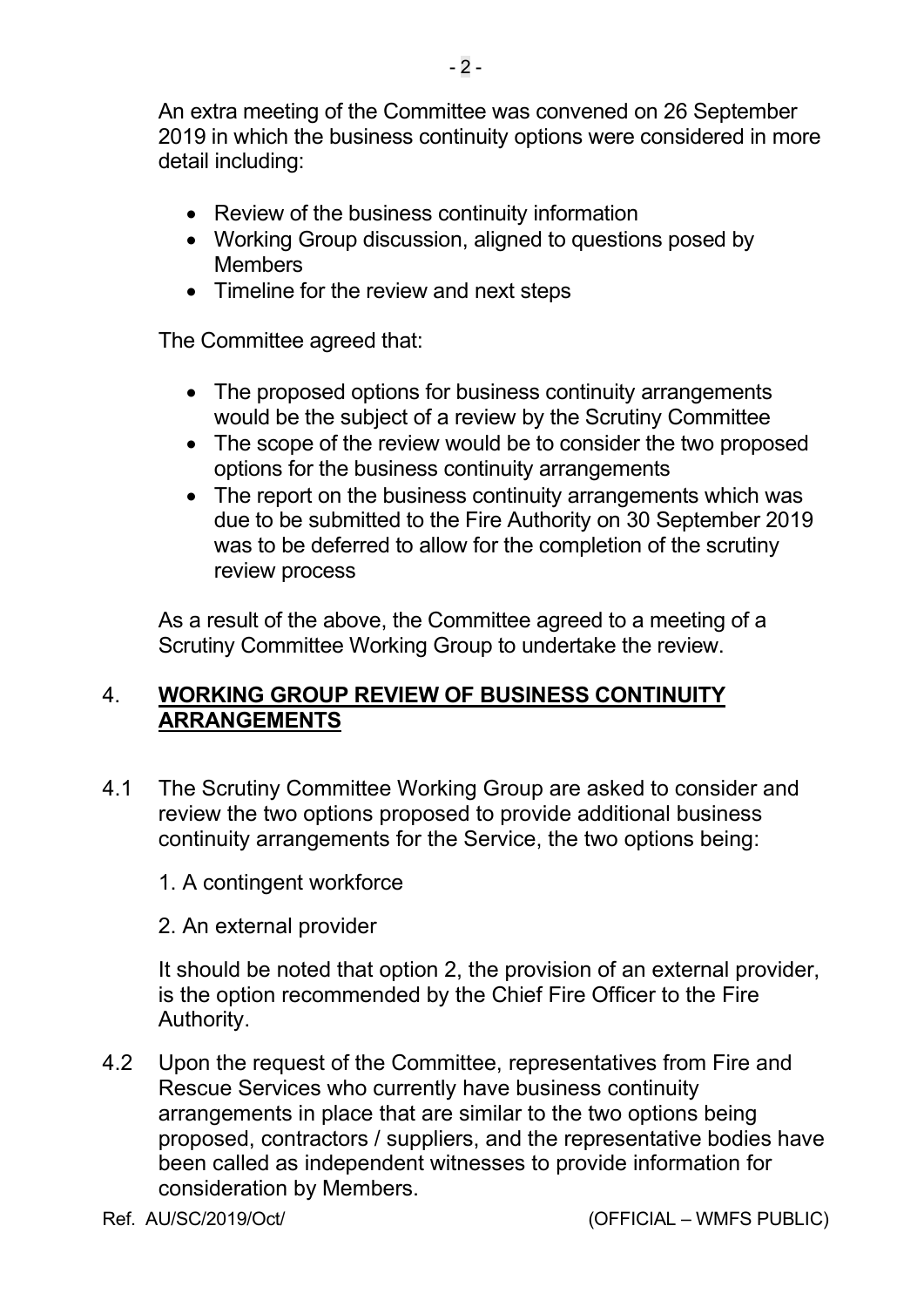- 4.3 Additionally, a legal advisor and Officers of the Service are available in an advisory capacity to provide information for consideration by Members.
- 4.4 The information provided by the witnesses and Officers, in addition to the information that Members have already received via the Policy Planning Forum held on 17 September 2019 and the associated Fire Authority Report 'Business Continuity Arrangements', will provide the evidence base for the Committee to come to a decision on the two options that have been put forward by the Service.
- 4.5 Following agreement by Members, the Committee are to submit its recommendation regarding the two options to the Fire Authority at the next scheduled meeting of the Authority, 18 November 2019. The recommendation of the Committee will be submitted in addition to the report on the business continuity arrangements (which had been previously deferred on 30 September 2019).
- 4.6 Members should note that, in accordance with the Committee's terms of reference, 'In order to allow for separation of the scrutiny and decision-making functions, findings and recommendations of Scrutiny reviews will be presented to the Authority by the Chair of the Scrutiny Committee. Members (excluding substitutes) of the Scrutiny Committee shall not vote on matters arising from Scrutiny reviews.'

## 5. **EQUALITY IMPACT ASSESSMENT**

 In preparing this report, an initial Equality Impact Assessment is not required and has not been carried out. The matters contained within this report will not lead to a policy change.

#### 6. **LEGAL IMPLICATIONS**

 The course of action recommended in this report does not raise issues which should be drawn to the attention of the Authority's Monitoring **Officer** 

## 7. **FINANCIAL IMPLICATIONS**

There are no financial implications arising from this report.

#### 8. **ENVIRONMENTAL IMPLICATIONS**

There are no environmental implications arising from this report.